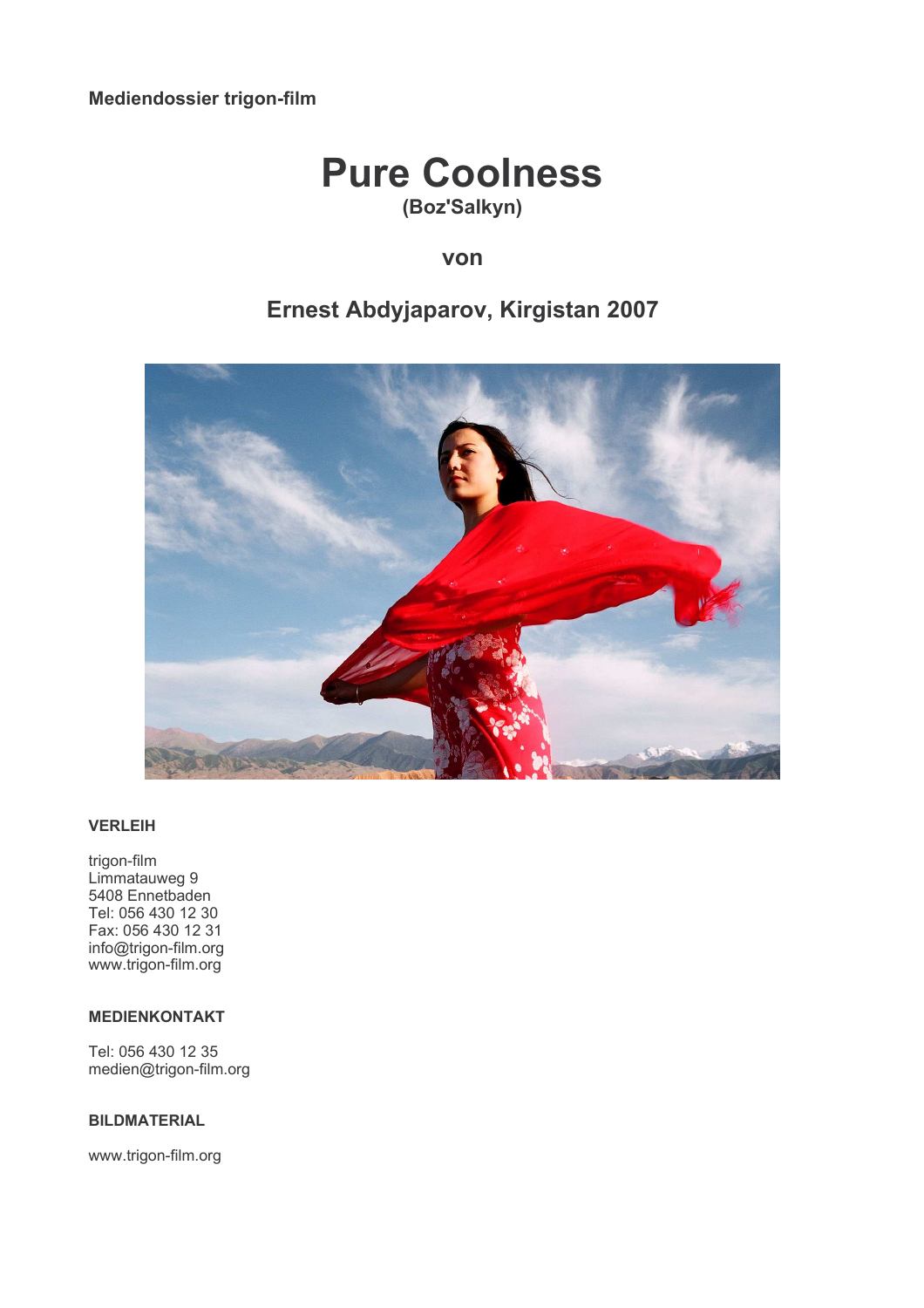# **MITWIRKENDE**

| Regie:         | Ernest Abdyjaparov                                   |
|----------------|------------------------------------------------------|
| Drehbuch:      | Ernest Abdyjaparov                                   |
| Kamera:        | Aibek Djangaziev                                     |
| Szenenbildner: | Sharip Jailobaev                                     |
| Schnitt:       | George Kolotov                                       |
| Ton:           | George Kolotov, Antonina Balashova                   |
| Musik:         | Ernest Abdyjaparov, Murzali Jenbaev                  |
| Kostüm:        | <b>Bakyt Tulpar</b>                                  |
| Produktion:    | Altynai Koichumanova, Oy Art, Fonds Visions Sud Est, |
|                | Hubert Bals Fund, Göteborg Film Festival Fund        |
| Dauer:         | 95 Minuten                                           |
| Sprache/UT:    | Kirgisisch/d/f                                       |

# **DARSTELLENDE**

Asem Toktobekova Tynchtyk Abylkasymov Siezdbek Iskanaliev Elnura Osmonalieva Nurbek Yuldashev Zarema Asanalieva Erkin Egemberdiev

Elina Abai Kyzy

**FESTIVALS & AUSZEICHNUNGEN** 

Preis der Kinojury in Cottbus Ausgezeichnet an den Festivals von: Almaty, Duschanbe, Taschkent und Smolensk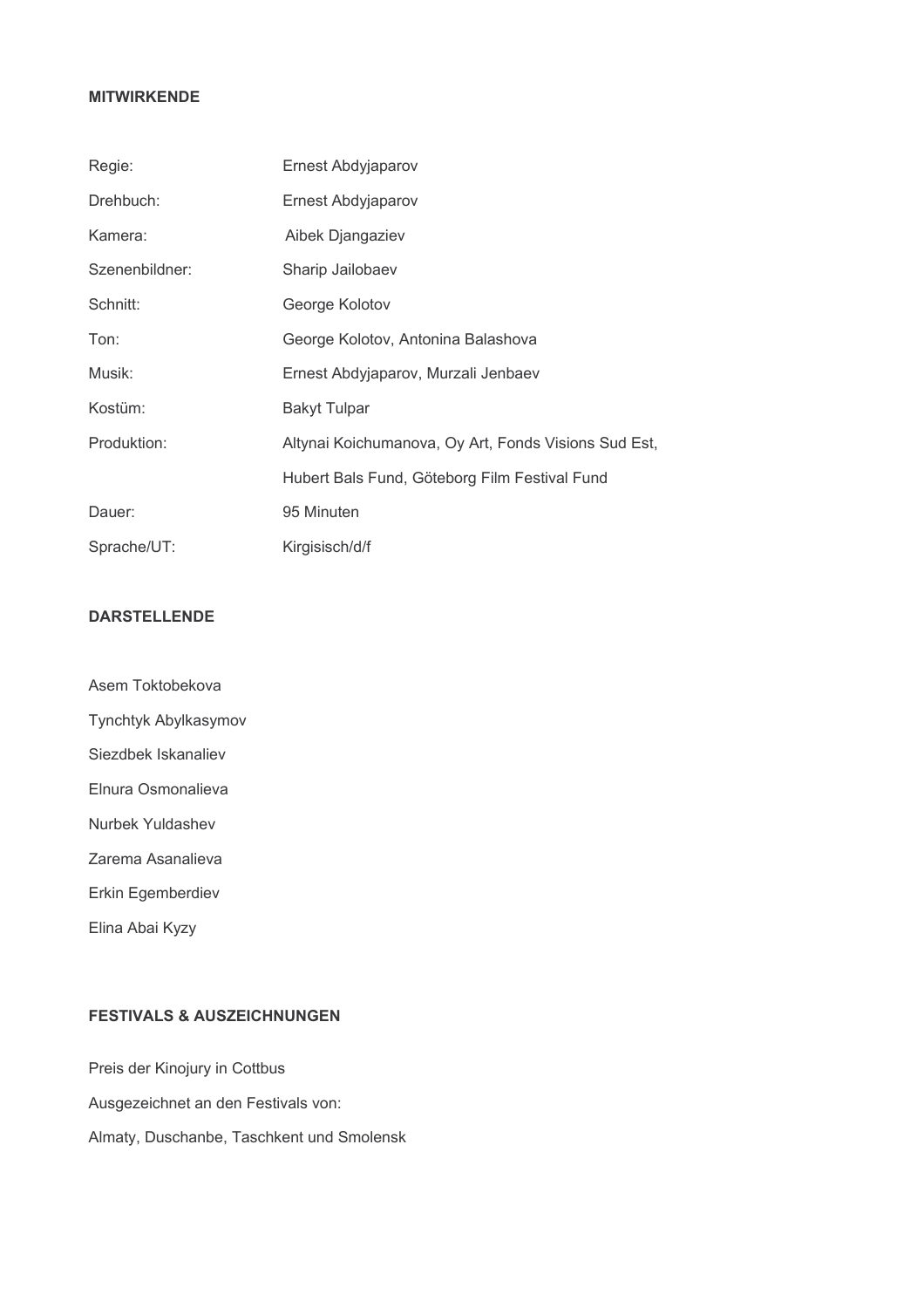# **INHALT**

Kirgistan ist ein Land der Sehnsucht, eine Landschaft der Träume. In Kirgistan leben aber auch fragwürdige Traditionen weiter. Wer es etwa schafft, die Braut eines Anderen vor der Heirat zu entführen, der darf sie behalten. Ernest Abdyjaparov (Saratan) erzählt davon und kehrt die Sache in einer Verwechslungsgeschichte um, um das Absurde zu betonen. Es ist die falsche Braut, die da entführt wird, eine Städterin, die beim Schafhirten unerwartet ihr Glück findet. Ganz nebenbei erfahren wir viel vom Leben in Kirgistan heute und von den kleinen Träumen, die es prägt. Preisgekrönt an den Festivals von Almaty, Duschanbe, Taschkent und Smolensk: Abdyjaparov erzählt glaubwürdig und heiter.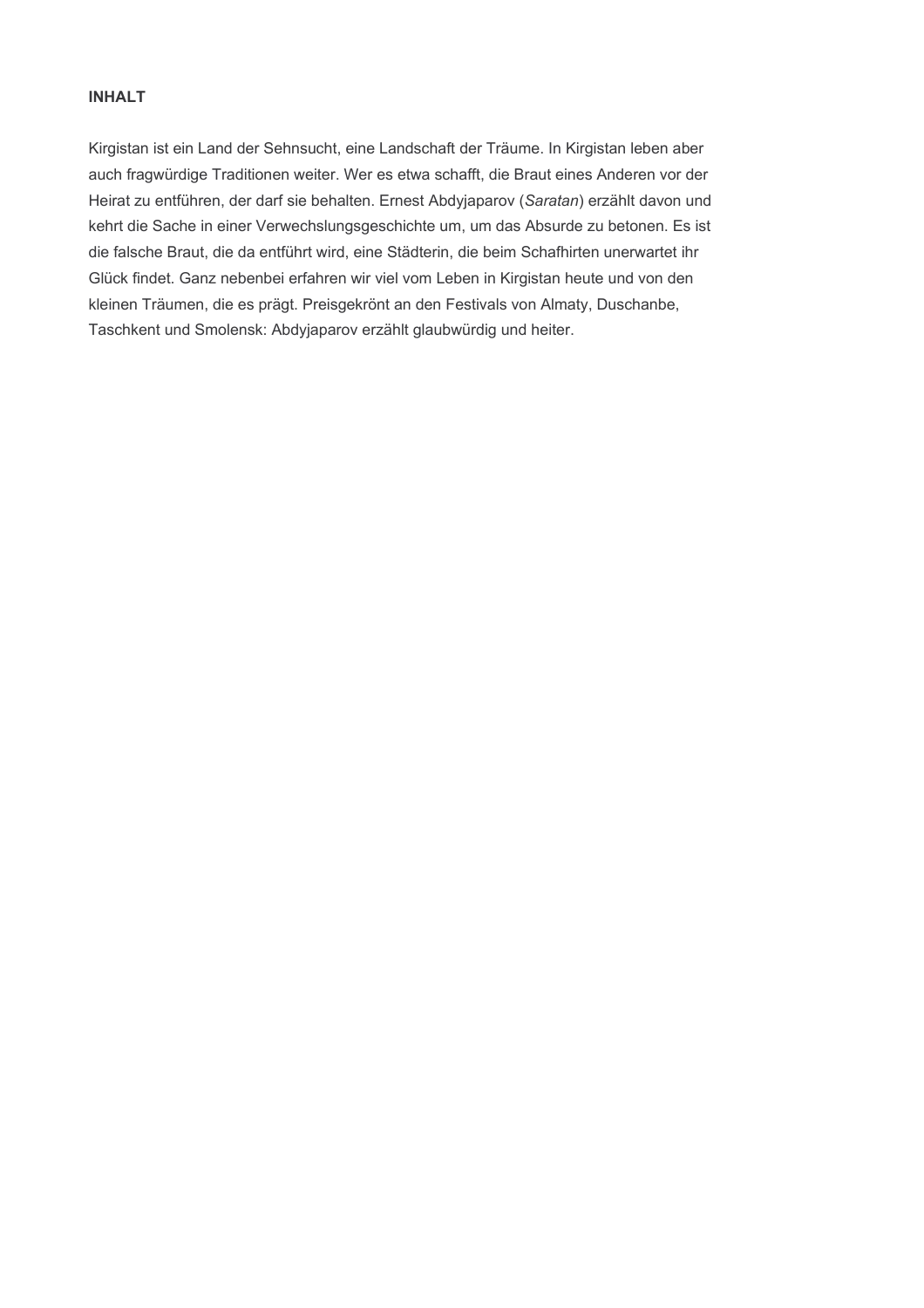# **BIOGRAFIE von Ernest Abdyjaparov**

Geboren 1961 in Bischkek, Kirgistan. Nach dem Studium der russischen Sprache und Literatur ist Ernest Abdyjaparov während fünf Jahren in einem kleinen Dorf als Lehrer tätig. Ab 1988 arbeitet er als Produktionsund Aufnahmeleiter beim Studio Kyrgyzfilm und gestaltet unter anderem das TV-Satiremagazin "Korogoch" mit. Später sammelt er Erfahrung im Schnitt und als Regieassistent. 1993 beginnt er selbst zu drehen.

| Taranchy (Kurzfilm)<br>1995        |  |
|------------------------------------|--|
| 1997<br>Aldeï (Kurzfilm)           |  |
| 2000<br>Bosogo (Kurzfilm)          |  |
| 2004<br>Saratan                    |  |
| Pure Coolness (Boz'Salkyn)<br>2007 |  |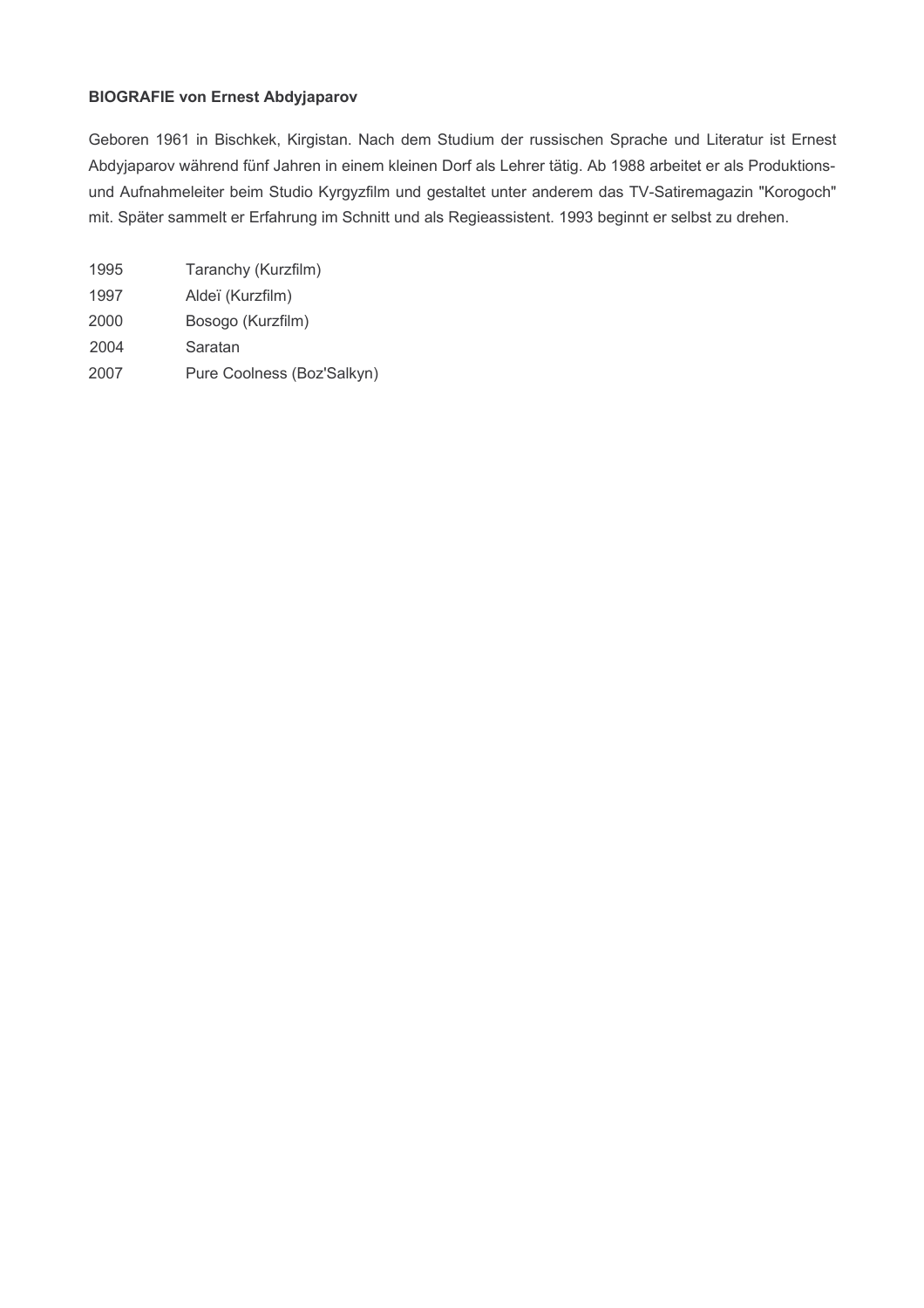# **BRÄUCHE IN KIRGISTAN**

Ala Katschuu (Brautraub)

Seit Urzeiten kann in Kirgistan ein junger Mann ein Mädchen, das ihm gefällt, rauben. Ihm behilflich dabei sind seine Freunde oder Verwandten. Gewöhnlich wird der Tag des Raubes im Voraus bestimmt. Im Hause des jungen Mannes versammeln sich alle Verwandten, Tische werden gedeckt, ein Festessen wird gekocht. Für das geraubte Mädchen wird ein Zimmer im Hause bestimmt, wo eine Ecke mit einem sehr weissen Vorhang, dem "Köschögö" zugehängt wird. Wenn das Mädchen ins Haus des jungen Mannes gebracht wird, wird ihr Kopf mit einem weissen Kopftuch, dem Symbol ihrer Jungfräulichkeit, bedeckt. Dieses Ritual lebt auch in unseren Tagen weiter. Nach der Hochzeitszeremonie folgt das Ritual "otko kirgisisch": es ist die Einführung der Braut in ihre neue Familie. Das junge Paar wird zu den Verwandten eingeladen. Die junge Frau gilt erst als Gleichberechtigte in der Familie, wenn sie beim Kochen Fett in den Kessel gegeben hat.

#### Dschentek toj (Geburtsritual) und Tuschoo kesüu

Ein anderer Brauch, der ebenfalls aus der vorchristlichen Zeit stammt, heisst "Dschentek toj" und ist das Fest zur Geburt eines Kindes. Wenn das Kind seine ersten Schritte macht, wird der Brauch "Tuschoo kesüü" zelebriert: Unter den Gästen wird ein Wettlauf veranstaltet. Dem Kind werden die Beine mit einem schwarzweissen Garn zusammengebunden. Der Sieger beim Wettbewerb schneidet dem Kind seine Fesseln durch und führt es die ersten zehn Meter an der Hand. Die Bedeutung ist, dass der kleine Mensch, nachdem er von diesen Fesseln befreit ist, sein ganzes Leben lang sicher gehen kann.

#### Noorus

Überall wird das Frühlingsfest «Noorus» gefeiert, das moslemische Neujahrsfest. Gefeiert wird abends rund ums Lagerfeuer, dieses reinigt die Menschen symbolisch. Danach gibt es ein reichhaltiges Festessen mit vielen Gängen, als Symbol dafür, dass das kommende Jahr fruchtbar sein soll und dem Wunsch, dass die Menschen satt werden mögen.

### Geschmückte Sträucher

Sehr oft sehen die Reisenden Bäume oder Sträucher mit vielen an den Zweigen angebundenen Läppchen. Mit diesem Brauch, der seit der animistischen Frühzeit erhalten geblieben ist, wendet man sich bis heute mit seinen Wünschen oder Sorgen an die Götter.

Kyz Kumai (hol das Mädchen ein)

Kyz-Kumai ist ein nationales Reitspiel von Kirgistan. An diesem Spiel nehmen eine junge ledige Frau und ein lediger, junger Mann teil. Beide müssen gut reiten können, weil der junge Mann auf der Rennstrecke das Mädchen einholen muss, das einige Zeit früher losgaloppiert ist. Wenn der junge Mann sie einholt, hat er das Recht sie zu küssen, früher war es sogar so, dass er sie heiraten konnte. Wenn aber der ungeschickte junge Mann das Mädchen nicht einholen kann, dann kann ihn die junge Frau auf dem Rückweg mit der Peitsche schlagen.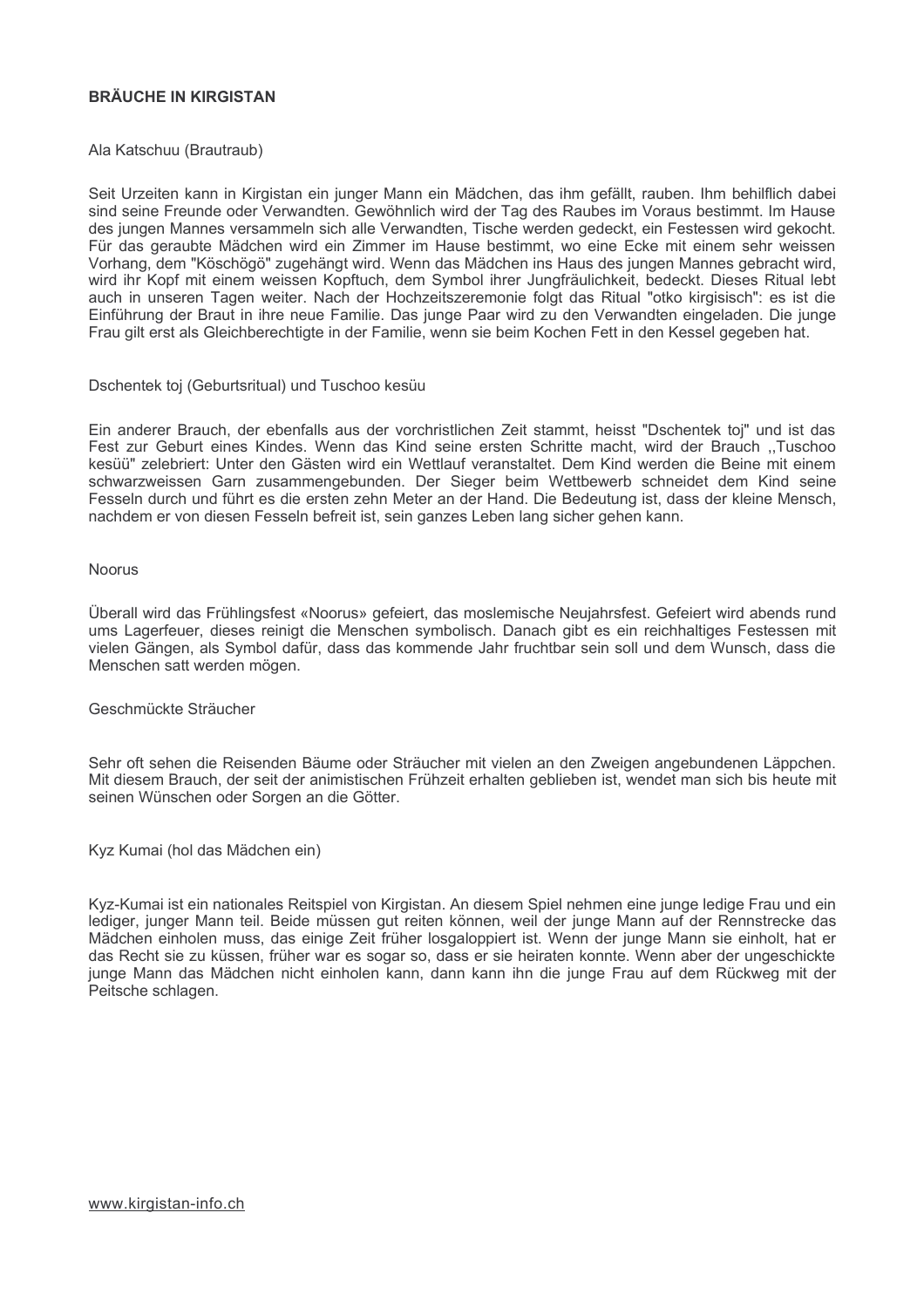## BRAUTRAUB IN KIRGISTAN (Ein Bericht von Amnesty, Journal März 2006)

#### Eine Frau seiner Wahl

In der zentralasiatischen Republik Kirgistan hat der Brautraub eine lange Tradition. Vor allem in ländlichen Regionen verfügen Männer mit Hilfe von Familie und Geistlichen oft rücksichtslos über das Schicksal der Frauen

Almaz war verliebt Ainur, die im selben Dorf wohnte, und wollte sie heiraten. Aber sie wies seine Annäherungen zurück. Also beschloss er, Ainur zu entführen. Er lockte sie unter einem Vorwand in sein Auto und fuhr sie zu seinem Haus, wo er sie in einem Zimmer einsperrte. Am nächsten Morgen waren Almaz und Ainur verheiratet.

Ainur lebt in Kara Jigach, einem Bauerndorf in Kirgistan, 30 Kilometer außerhalb der Hauptstadt Bischkek. Wir sitzen auf roten Teppichen im Empfangszimmer. Sie ist 21 Jahre alt, eine zarte Frau mit einem runden Gesicht. Ainur versucht, ihren zappelnden kleinen Sohn zu zähmen, indem sie ihn an ihre Brust presst. Sie hat inzwischen zwei Kinder von Almaz. Sie wirkt verbittert, als sie erzählt: »Meine Mutter sagte mir immer: Kind, du kannst heiraten, wen du willst, aber ich musste Almaz heiraten – und das wollte ich nicht, Ich hasste ihn. Ich hasste alle, denn ich fühlte mich verraten.«

Ainur wurde Opfer eines »Brautraubs«, oder, wie die Kirgisen sagen: »ala kachuu«, die Entführung einer Frau, um sie zu einer Heirat zu zwingen. In der ehemaligen Sowjetrepublik Kirgisien müssen junge Männer nicht versuchen, eine Frau zu verführen. Sie müssen sich nicht verabreden, und sie müssen auch nicht die Familie der Auserkorenen mit der Absicht, um ihre Hand anzuhalten, besuchen.

Mit Hilfe von Freunden, Vätern oder Brüdern überwältigt der Mann vielmehr eine Frau seiner Wahl und nimmt sie gewaltsam zu sich nach Hause. Dort wartet oft schon der Mullah, der muslimische Geistliche, um die religiöse Heirat zu vollziehen. Alle Dorfbewohner, Nachbarn und Verwandten werden eingeladen. Die vorgesehene Braut wird in einem Zimmer eingeschlossen, um über ihr Schicksal nachzudenken.

#### Fin alter Brauch

Kirgistan liegt in Zentralasien und hat fünf Millionen Einwohner. Es ist ein muslimisches Land; eine Ehe muss durch einen Mullah bekräftigt werden, aber ala kachuu hat nur wenig mit dem Islam zu tun. Die Kirgisen meinen, Brautraub sei ein jahrhundertealter Brauch. Ihre Vorfahren waren Nomaden und waren es gewohnt, Frauen anderer Stämme zu rauben, noch bevor es den Islam gab. Eine Tradition, die auch im Nachbarland Kasachstan existiert.

Das kirgisische Gesetz verbietet Brautraub, aber in der Praxis mangelt es an der Umsetzung dieses Gesetzes. Frauen trauen sich nur selten, Anzeige zu erstatten: Denn man sieht sie als Anstifterinnen des Übels. Ala kachuu hat in den letzten zehn Jahren sogar stark an Popularität gewonnen. Nach der Unabhängigkeit 1991 gab es eine wirtschaftliche Talfahrt in Kirgistan und wie in vielen anderen ehemaligen Sowjetrepubliken führte dies zur Wiederbelebung einer dominanten Machokultur. Kirgisische Männer sehen ala kachuu als eine authentische Nomadentradition, die während der kommunistischen Zeit unterdrückt wurde. Dies heißt aber nicht, dass es unter den Kommunisten keine Entführungen gegeben hätte: Sie erfolgten nur weniger öffentlich, denn die Kontrolle war stärker.

Eine Studie von Russ Kleinbach. Professor an der American University Central Asia, belegt, dass auf dem Land in Kirgistan 80 Prozent der Frauen entführt werden. In den Städten folgt ein Drittel der Heiraten einer Entführung; auch wenn dies nicht immer gegen den Willen der Frau passiert. In der Stadt benutzt die Hälfte der Jugendlichen die Entführungsmethode, um die Heirat zu beschleunigen und lästige Heiratsverhandlungen zu umgehen.

#### »Die Liebe kommt mit den Jahren«

In der Hauptstadt Bischkek treffe ich die Landwirtschaftsingenieurin Nurgul Oskonbajewa und ihre Freundin, die Ökologin Tschinara Enazarowa. In dieser lebendigen, multikulturellen Stadt vermutet man keine Brautentführungen.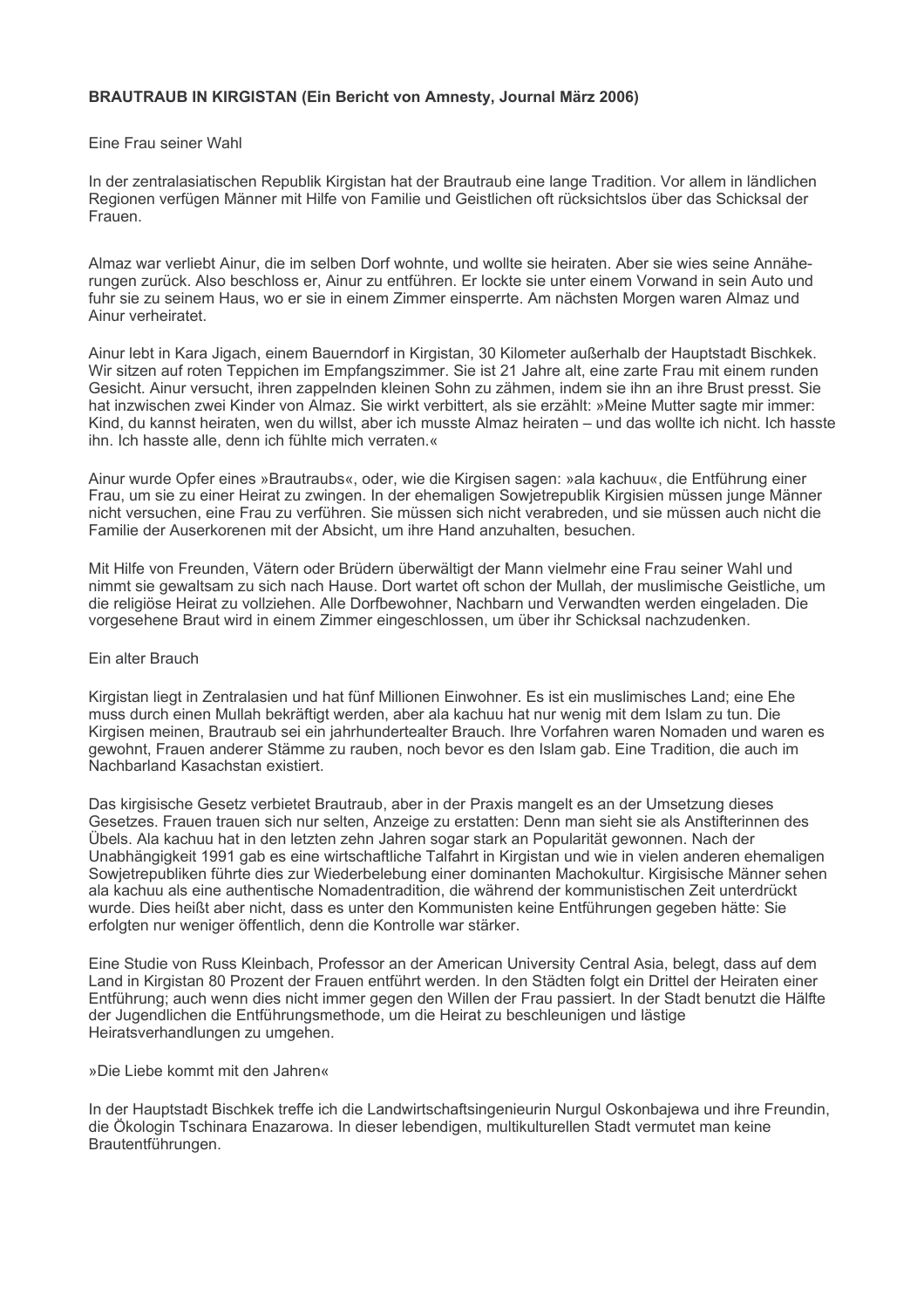Oskonbajewa (26) ist verheiratet und hat eine Tochter. Enazarowa (25) ist ledig. Zu ihrer eigenen Überraschung entdeckten die beiden, dass sie Frauen kennen, die entführt wurden. So wurde ihre beste Freundin Gulmira am helllichten Tag mitten auf der Straße von ein paar Männern überwältigt. Sie bekam ein Tuch über den Kopf und wurde in ein Auto gezerrt. Der Entführer, ein Mann, den sie noch nie gesehen hatte, fuhr zu seinem Haus, wo man sie zwang, die Nacht zu verbringen. Gulmira wollte zurück zu ihren Eltern. Aber diese ließen sie im Stich. »Du kannst nicht mehr nach Hause«, sagten sie ihr. Sie meinten, die Ehre Gulmiras wäre bedroht, weil sie die Nacht im Haus eines Mannes verbracht hatte.

»Man gewöhnt sich«, sagten sie ihr. »Die Liebe kommt mit den Jahren.« Aber Gulmira konnte sich nicht an ihren Mann gewöhnen. Er war gewalttätig und schlug sie. Gulmira wurde immer unglücklicher. »Ich hasse diesen Mann«, vertraute sie Oskonbajewa an. Nach einem Jahr genehmigten ihre Eltern eine Scheidung, ein Schritt, der in Kirgistan nicht üblich ist, weil geschiedene Frauen einen schlechten Ruf haben. »Aber Gulmira heiratete erneut, diesmal freiwillig und hat endlich ihr Glück gefunden«, berichtet Oskonbajewa. Die beiden Frauen erzählen auch Geschichten über Frauen, die nach ala kachuu Selbstmord begingen und über Frauen, die vergewaltigt wurden und danach gezwungen wurden, ihre Vergewaltiger zu heiraten, weil eine Unverheiratete, die keine Jungfrau mehr ist, die Ehre der Familie beschmutzt.

Neben ala kachuu gibt es auch viele arrangierte Heiraten, erklären Oskonbajewa und Enazarowa. In diesem Fall haben nicht nur die Frauen, sondern auch die Männer keine Wahl, denn die Heirat wird von den Eltern geregelt. Aber die beiden sehen einen entscheidenden Unterschied zum Brautraub. Bei den arrangierten Heiraten kennt sich das Brautpaar seit dem Kindesalter. Sie wissen, dass sie heiraten werden und wen sie heiraten. Eine Entführung ist anders, meint Enazarowa. »Eine Frau kann von einen wildfremden Mann einfach von der Straße gepflückt werden. Sie wird nicht als Mensch gesehen, sondern als ein Gegenstand, den man kaufen kann.«

In der Praxis trauen sich nur wenige Frauen, sich zu verweigern und wegzulaufen. Die Ökologin Enazarowa kann sich nicht vorstellen, entführt zu werden, »Ich würde einfach durch die Tür hinauslaufen, «Es gebe auch »Mädchen mit Mut, die sagen: Macht doch, was ihr wollt.« Sie fügt aber gleich hinzu, dass diese Mädchen oft aus wohlhabenden Familien kommen. Sie haben eine qute Universität besucht und sind finanziell unabhängig. Innerhalb dieser Familien werden Mädchen mehr berücksichtigt: Entführungen und arrangierte Ehen sind seltener.

Mädchen auf dem Land hätten hingegen keine Wahl, vor allem, wenn sie gerade die Schule absolviert und noch keine Arbeit gefunden haben. »Sie haben keine Chance, ein eigenes Leben aufzubauen. Ein Mädchen ist hier weniger wert als ihr Bruder. Er darf alles, sie darf nichts«, berichtet Enazarowa.

In den letzten zehn Jahren sei mit Geld aus Saudi-Arabien in jedem Dorf, in jeder Stadt eine Moschee gebaut worden. Ihrer Meinung nach habe die Bevorzugung der Jungen mit der Wiederbelebung der Religion in Kirgistan nach der Unabhängigkeit jedoch nicht direkt zu tun: »Es war hier schon immer so. Den Mädchen sagt man: Füge dich in dein Los. Und das geschieht meistens auch.«

Für die Braut gibt es Geld oder Pferde

Ainur aus dem Dorf Kara Jigach erzählt, dass, während sie noch gefangen in einem Zimmer heulte und ihre Zustimmung verweigerte, ihre Eltern schon mit Almaz über die Mitgift verhandelten: In Kirgistan ist es Pflicht, dass der Ehemann den Eltern der Braut Geld, Schafe oder Pferde schenkt. »Als der Mullah kam und mich fragte, ob ich heiraten wolle, sagte ich nichts. Aber dem Mullah war das egal, und er verheiratete mich, als ob ich ja gesagt hätte.«

Während Ainur mich hinausbegleitet, begegnen wir ihren beiden Schwägerinnen. »Auch sie wurden entführt«, sagt Ainur, »Und auch meine jüngste Schwester wurde Opfer eines Brautraubes,« In ihrem Dorf sei ala kachuu eher die Regel als die Ausnahme. Drei Monate lang war sie böse auf Almaz. Dann beschloss sie, sich an ihn zu gewöhnen. Jetzt, so sagt sie, ist sie einigermaßen glücklich mit ihm. »Wir müssen das Beste daraus machen. Und er ist kein widerwärtiger Kerl.«

Das heißt aber nicht, dass sie den Entführungen zustimmt, »Es ist eine schlechte Tradition«, erklärt sie mehrmals. Wenn ihr Sohn mit einem entführten Mädchen nach Hause kommen sollte, »würde ich ihm dies nicht erlauben«, sagt sie, »Er muss das Mädchen um Erlaubnis bitten. Sie hat die Wahl.«

Die Autorin ist Journalistin und lebt in Amsterdam. Mit Dank an Zhanna B. und die Organisation Booruker-Urmat.

Quelle: www.amnesty.de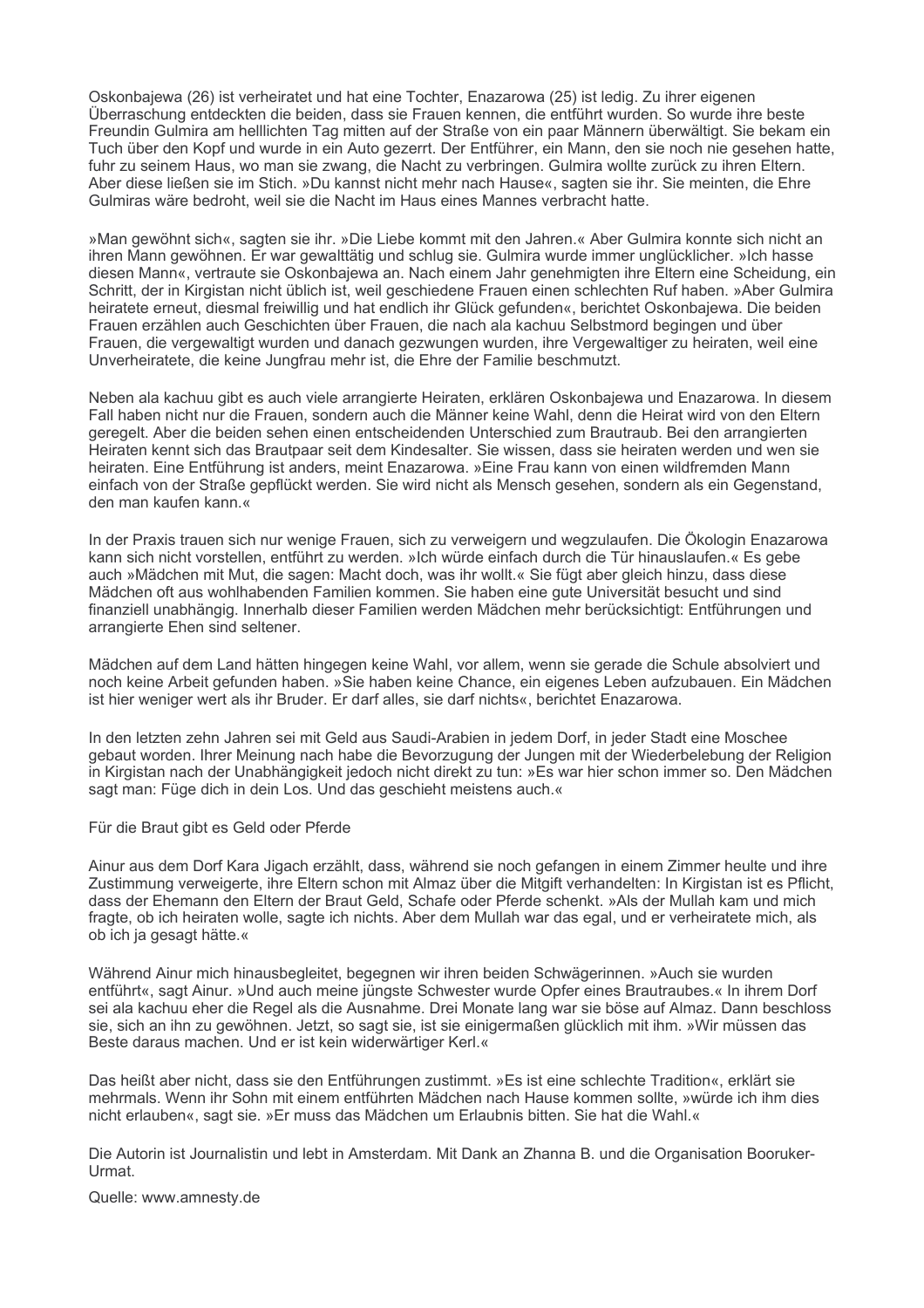## **KIRGISTAN**

#### Name

Im allgemeinen Sprachgebrauch und in den Medien herrscht eine gewisse Unklarheit über den genauen Landesnamen. Die Bezeichnungen Kirgisien und Kirgisistan oder Kirgistan enthalten jeweils unterschiedliche politische Untertöne. Der Name Kirgisien stellt eine Eindeutschung des russischen Namens Kuprusus dar, der während der Zarenzeit und der Sowjetzeit galt. Nach dem Zerfall der Sowjetunion versuchten die Kirgisen, ihre nationale Identität durch die Rückbesinnung auf ihre turksprachige Kultur zu stärken und wählten als Landesnamen Кыргызстан/Kyrgysstan. Dieser Name mit der ursprünglich persischen Endung für Region oder Land "-stan" unterstreicht die kulturelle Beziehung zu anderen turksprachigen Ländern wie z.B Kasachstan, Turkmenistan, Usbekistan.

# Geografie



Kirgistan liegt im Hochgebirge Tienschan; die höchsten Erhebungen erreichen 7.439 m und 7.134 m. Die Bevölkerung konzentriert sich vor allem im Tschutal im Norden und dem Ferganatal im Süden sowie in geringerem Masse in Bergtälern wie dem um den grossen Yssykköl See.

Das Gebiet des heutigen Kirgistan (Fläche 199.900 km<sup>2</sup> Einwohnerzahl 5.081.429) wurde im 8. Jahrhundert von turkstämmigen Kirgisen bevölkert. Den nächsten Eckpunkt der Geschichte markiert das Jahr 1291, als das Land von Dschingis Khan erobert wurde. Das Gebiet blieb mongolisch, bis es im 18. Jahrhundert von den Chinesen unterworfen wurde. Ein gutes Jahrhundert später, 1875, übernahmen die Russen das Land und gliederten es ins Zarenreich ein. Nach 1918 wurde es schrittweise in die Sowjetunion eingegliedert und errang erst nach dem Zusammenbruch der Sowjetunion 1991 seine Unabhängigkeit.

#### Quelle: Wikipedia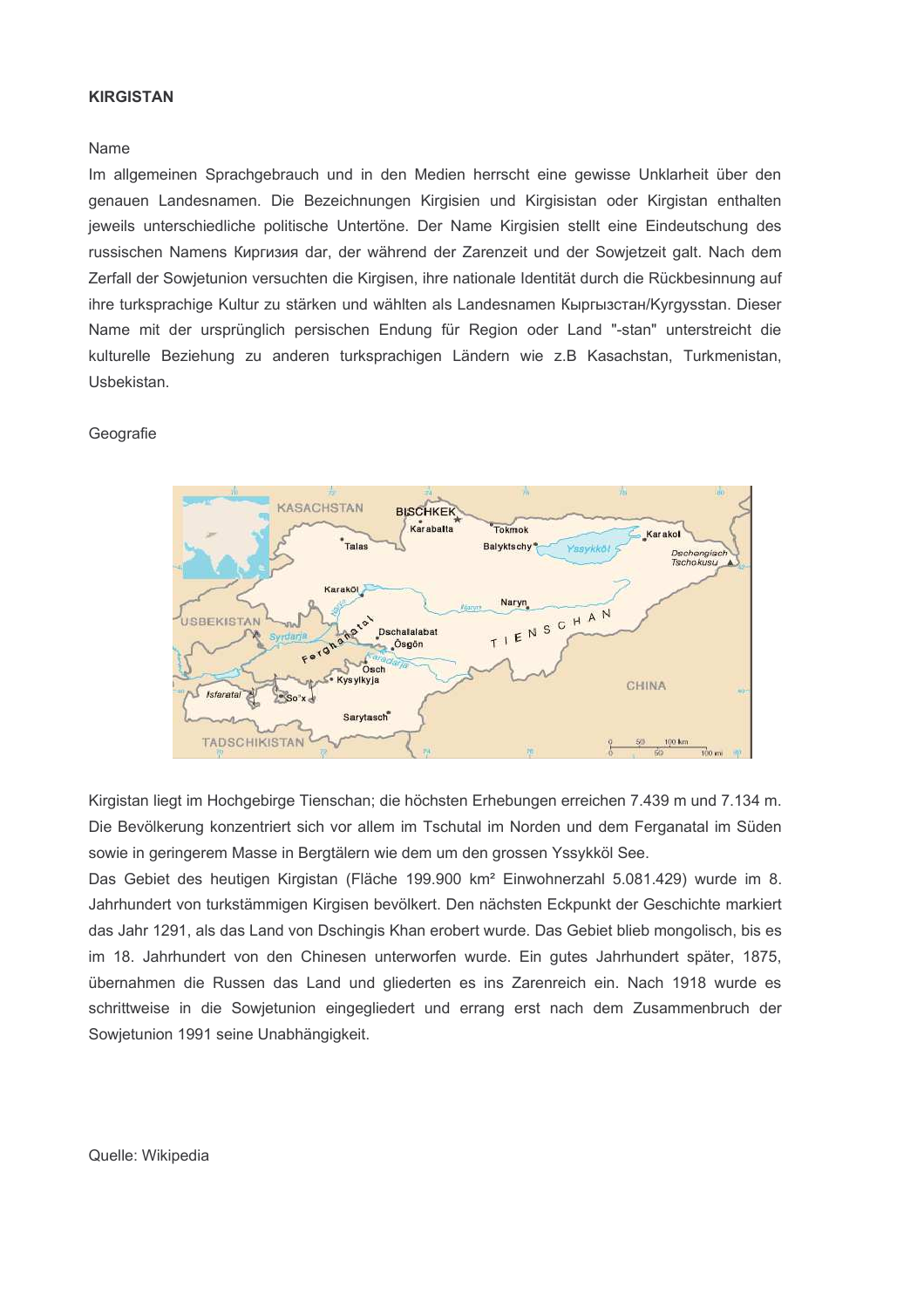# **DREHGEBIET**

"Yssykköl" ist der grösste See Kirgistans und der zweitgrösste Bergsee der Welt. Er ist 178 km lang, 60 km breit und liegt 1.608 m über dem Meeresspiegel. Yssykköl bedeutet heisser See. gefriert er doch trotz einer Lufttemperatur von bis zu -20 °C im Winter nie. Dies liegt an der grossen Tiefe (bis 668 m), warmen Quellen am Seegrund und der Salinität des Salzsees (eher geringer Salzgehalt). Der See besitzt mehrere Zuflüsse, aber keinen einzigen Abfluss.

Das fischreiche Gewässer ist sowohl Naturschutzgebiet als auch Erholungsgebiet. Am Ufer des Sees befinden sich die Städte Scholpon-Ata und Karakol. Der See ist auch Schauplatz der Romane Tschingis Aitmatows. Am Ufer bei Scholpon-Ata wurden prähistorische Felszeichnungen entdeckt, ausserdem hat man Reste einer alten versunkenen Stadt im Yssykköl gefunden. Während der Zugehörigkeit Kirgistans zur Sowjetunion wurde der See zum Testen von Torpedos und Torpedosteuerungssystemen genutzt, grosse Wasser- und Uferareale waren militärische Geheim- und Sperrzonen. Den südlichen Abschluss des Landes bildet die Gebirgskette des Alai. Bis in eine Höhe von 1.500 m besteht das Land aus Steppe, die allerdings durch weitläufige Bewässerungssysteme urbar gemacht worden ist. Ab 1.500 m herrschen alpine Wiesen und Weiden vor, die bis an die Schneefelder und Gletscher heranreichen.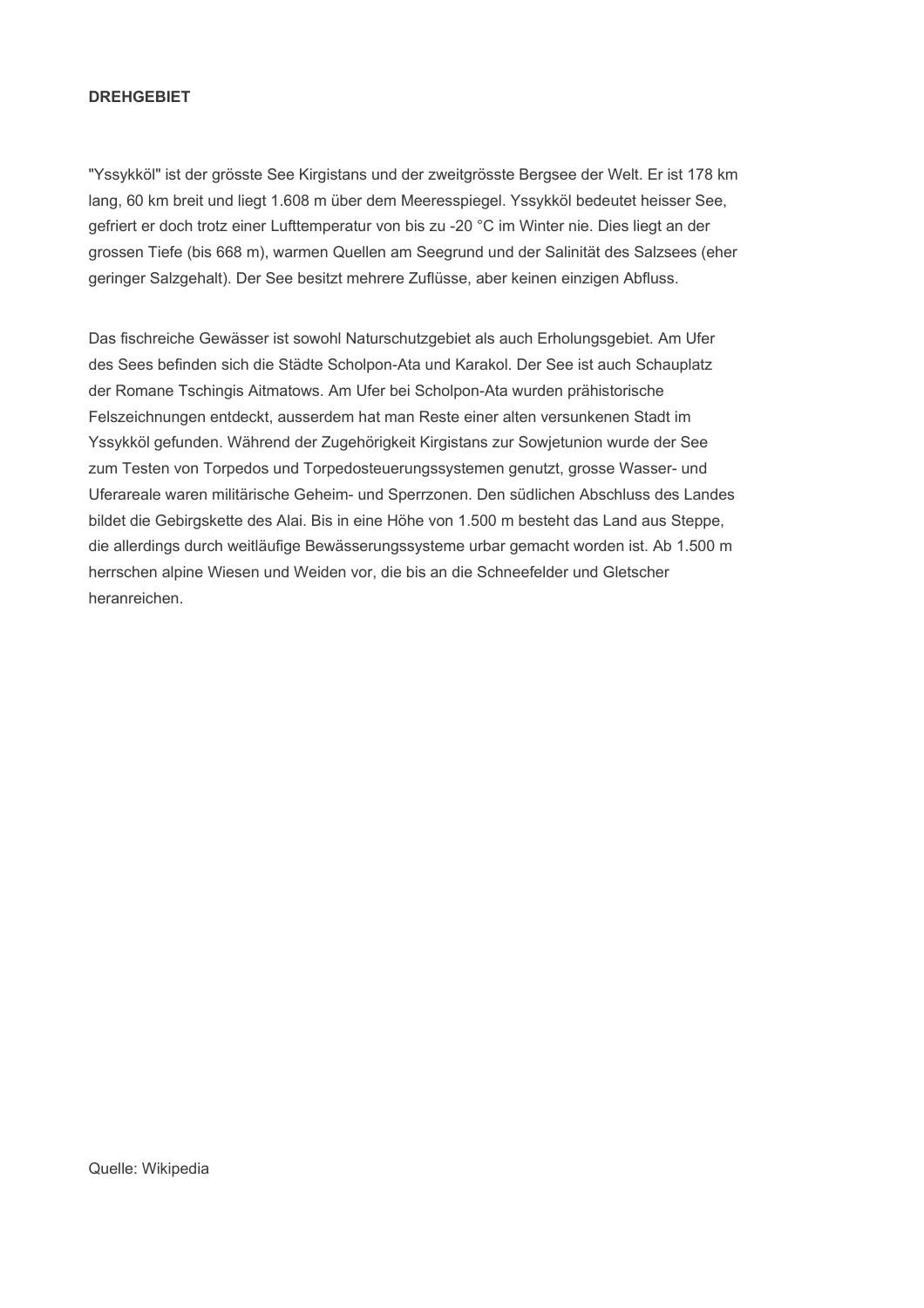# **ZURÜCK IN DIE ZUKUNFT** (von Andrey Fedorchenko, trigon-film-magazin nr. 39)

Murat liebt Asema, Burma liebt Murat, Weiter ist da noch Sagyn, ein Hirte, der zurückgezogen und in Fürsorge zu seiner Schafherde auf den Weideplätzen in seiner Jurte lebt: Leidenschaften vor dem Hintergrund wunderschöner Berglandschaften und des Sees Issyk-Kul und begleitet mit den süssen Melodien eines französischen Retro-Chansons, «Pure Coolness» von Ernest Abdyjaparov ist in seiner Art nach den Prinzipien eines Melodramas gemacht.

Asema (Asem Toktobekova), ein modernes Mädchen aus einer gebildeten, städtischen Familie, fährt mit Murat (Siezdbek Iskenaliev), ihrem zukünftigen Ehemann, im Auto in sein Dorf. Heiraten wollen sie, wenn Murat Arbeit gefunden hat. Asema möchte durch die bevorstehende Heirat ihren langweiligen Bürojob Joswerden. Doch erst soll sie Murats Verwandten vorgestellt werden, die nach alter kirgisischer Tradition auf dem Dorf leben, wo die Rolle der Frau im Schatten derjenigen des Mannes steht. Im Haus von Murat weist Asema das weisse Kopftuch ständig von sich, aber die Frauen binden es ihr unermüdlich wieder um. Die seltsamen Rituale irritieren die junge Frau aus der Stadt, die zum ersten Mal ins Dorf gekommen ist. Doch für Murat ist sie bereit, ihr neues Schicksal auf sich zu nehmen.

### Gekidnappte Braut

Am Ufer des Issyk-Kul, wo Murat seine alten Freunde trifft, kommt es zu einem Wiedersehen mit Burma, seiner ehemaligen Freundin, die ihn immer noch liebt. Der junge Hirte Sagyn (Tynchtyk Abylkasymov) versucht mit dem Nachbarmädchen in Kontakt zu kommen, und sein Clan trifft bereits die nötigen Vorbereitungen für den geplanten Brautraub. An der arrangierten Geburtstagsparty soll die Braut gekidnappt und ins Haus von Sagyn gebracht werden. Aus Versehen steigt Asema, die Hals über Kopf abreisen möchte, nichts ahnend in das bereitstehende Auto ein, in der Meinung das Auto fahre sie zurück in die Stadt. Pure Coolness ist ein Film über die Liebe, aber auf den Kopf gestellt. Die Liebe symbolisiert geschlechtliche Beziehungen überhaupt und ermöglicht Assoziationen und Kontraste, die vom erotischen Abenteuer bis zum Entwurf einer Utopie reichen. Die Männer und Frauen reden nicht über die Liebe. Das Mädchen, das für Sagyn als Frau vorgesehen ist, stellt ihm die Frage, ob er sie denn liebe oder ob er eine Frau für seine Schafherde brauche. Sagyn, in den alten Traditionen aufgewachsen, schweigt.

Der Mechanismus der Heirat ist schon in Gang gekommen, allerdings mit dem falschen Mädchen. Asema wird in eine fremde Familie gebracht. Zum zweiten Mal binden ihr, nun die weiblichen Verwandten von Sagyn, das weisse Kopftuch um und bereiten sie auf die erste Nacht unter dem neuen Dach vor. Wie im Fiebertraum reden ihr die Frauen zu. Es gibt kein Zurück.

# Französischer Duft

Hoch oben in den Bergen entwickelt sich zwischen Sagyn und Asema langsam eine zwar wortlose, jedoch zarte Liebe. Sagyn pflückt für Asema ein Blumensträusschen im Reiten und kauft für sie französisches Parfüm. Auf den Weiden geschieht die Verwandlung, Asema beginnt sich hier unter dem freien Himmel frei zu fühlen. Das einfache Leben und seine unkomplizierten Regeln ergreifen sie offensichtlich und allmählich, und sie bleibt bei Sagyn.

Alles deutet auf ein Melodrama hin, wäre da nicht die Lyrik, der ganz spezielle Humor Abdyjaparovs und seine grosse Regiefähigkeit. Ihm gelingt es ausgezeichnet, die verschiedenen Charaktere in soziale Symbole umzumodellieren. Die Symbolik ist unkompliziert und für Abdyjaparov ausnahmslos wichtig: Die einen Figuren sind Träger der Überreste aus der sowietischen Mentalität, die andern sind Träger einer neuen Lebenshaltung, die sich an alten Traditionen orientiert, die die Kirgisen als Nation identifiziert, wobei die Mehrheit der Figuren in sich sowohl Elemente von ienen als auch von den andern vereint.

### Traditionen ironisieren

Regisseur Ernest Abdyjaparov erlaubt sich in amüsanter und gutmütiger Art, auch die Traditionen zu ironisieren. Zum Beispiel, als Asemas Vater vielfach die Wohnungstüre vor den sich tief verneigenden Schafzüchtern zuschlägt, die in den typischen Filzhüten und mit einem Schaf im mehrstöckigen Treppenhaus stehen und gekommen sind, um den Brautpreis für die Tochter zu bezahlen. Oder in der Szene, als die Männer den Fehler bemerken, dass es sich nicht um die richtige Braut handelt, und sie einfach abwinken, das werde sich schon richten lassen.

Im Film gibt es keine Schwarz-Weiss-Kontraste, vielmehr Nuancenreichtum. Das, was in den Dialogen unausgesprochen bleibt, ergänzt die Natur. Abdyjaparov setzt die Natur nicht als schöne Dekoration ein, sie ist wie eine zusätzliche, vollberechtigte Schauspielerin, die das Suiet weiterentwickelt. Auch wenn die Grossaufnahmen naturalistisch und realistisch sind, so wirken die kirgisischen Panoramen in ihrer erhöhten, romantischen Schönheit bezaubernd. So hat gerade die Natur Asema verwandelt und ihr jeglichen Wunsch genommen, in die Stadt zurückzuwollen.